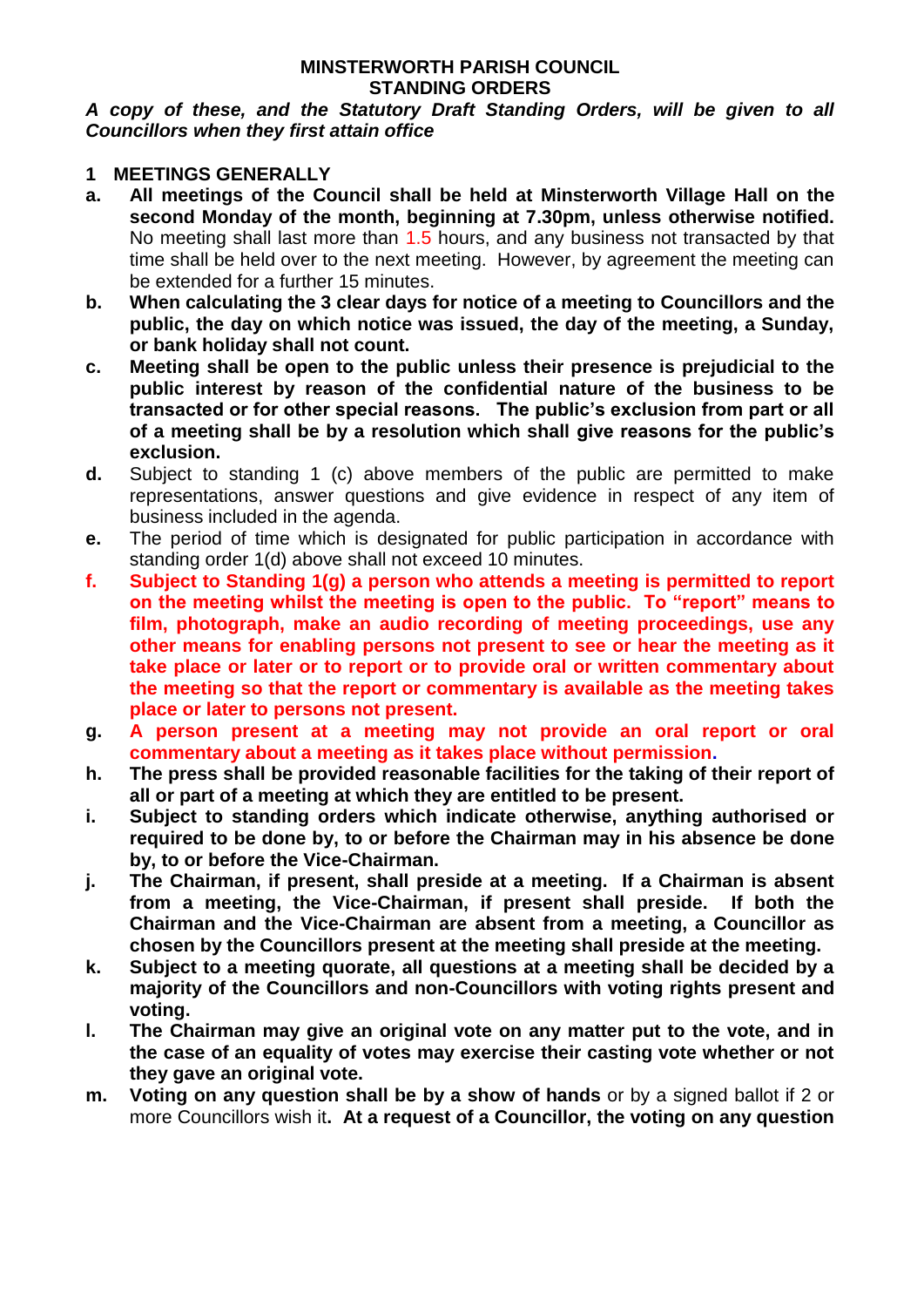**shall be recorded so as to show whether each Councillor present and voting gave his vote for or against that question.**

- **n.** The minutes of the meeting shall record the names of the Councillors present.
- **o. A Councillor or a non-Councillor with voting rights who has a disclosable pecuniary interest as set out in the Council's code of conduct in a matter being considered at a meeting is subject to statutory limitations or restrictions under the code on his right to participate and vote on that matter.**
- **p. No business may be transacted at a meeting unless at least one third of the whole number of members of the Council are present and in no case shall the quorum of a meeting be less than three.**
- **q. If a meeting is or becomes inquorate no business shall be transacted.**

## **2 ORDINARY COUNCIL MEETINGS –** See also Standing Order 1

- **a. In an election year, the annual meeting of the Council shall be held within 14 days following the day on which the new Councillors were elected.**
- **b. In a year which is not an election year, the annual meeting of a Council shall be held on such day in May as the Council may direct.**
- **c. The Annual meeting of the Council shall take place at 7.30pm.**
- **d. In addition to the Annual Meeting of the Council, the Council will meet on the second Monday of every month** apart from August **unless otherwise notified.**
- **e. The first business conducted at the annual meeting of the Council shall be the election of the Chairman** and Vice-Chairman **of the Council.**
- **f. The Chairman of the Council, unless he/she has resigned or becomes disqualified, shall continue in office and preside at the annual meeting until his/her successor is elected at the next annual meeting of the Council.**
- **g. The Vice-Chairman of the Council, if any, unless he resigns or becomes disqualified, shall hold office until immediately after the election of the Chairman of the Council at the next annual meeting of the Council.**
- **h. In an election year, if the current Chairman of the Council has not been reelected as a member of the Council, he shall preside at the meeting until a successor Chairman of the Council has been elected. The current Chairman of the Council shall not have an original vote in respect of the election of the new Chairman of the Council but must give a casting vote in the case of an equality of votes.**
- **i. In an election year, if the current Chairman of the Council has been re-elected as a member of the Council, he shall preside at the meeting until a new Chairman of the Council has been elected. He may exercise an original vote in respect of the election of the new Chairman of the Council and must give a casting vote in the case of an equality of votes.**
- **j. The person presiding at a meeting may exercise all the powers and duties of the Chairman in relation to the conduct of the meeting.**
- **k.** Following the election of the Chairman of the Council and Vice-Chairman of the Council at the annual meeting of the Council, the order of business shall be as follows:
	- **i. In an election year, delivery by the Chairman of the Council and Councillors of their acceptance of office forms unless the Council resolves for this to be done at a later date. In a year which is not an election year, delivery by the Chairman of the Council of his acceptance of office form unless the Council resolves for this too be done at a later date**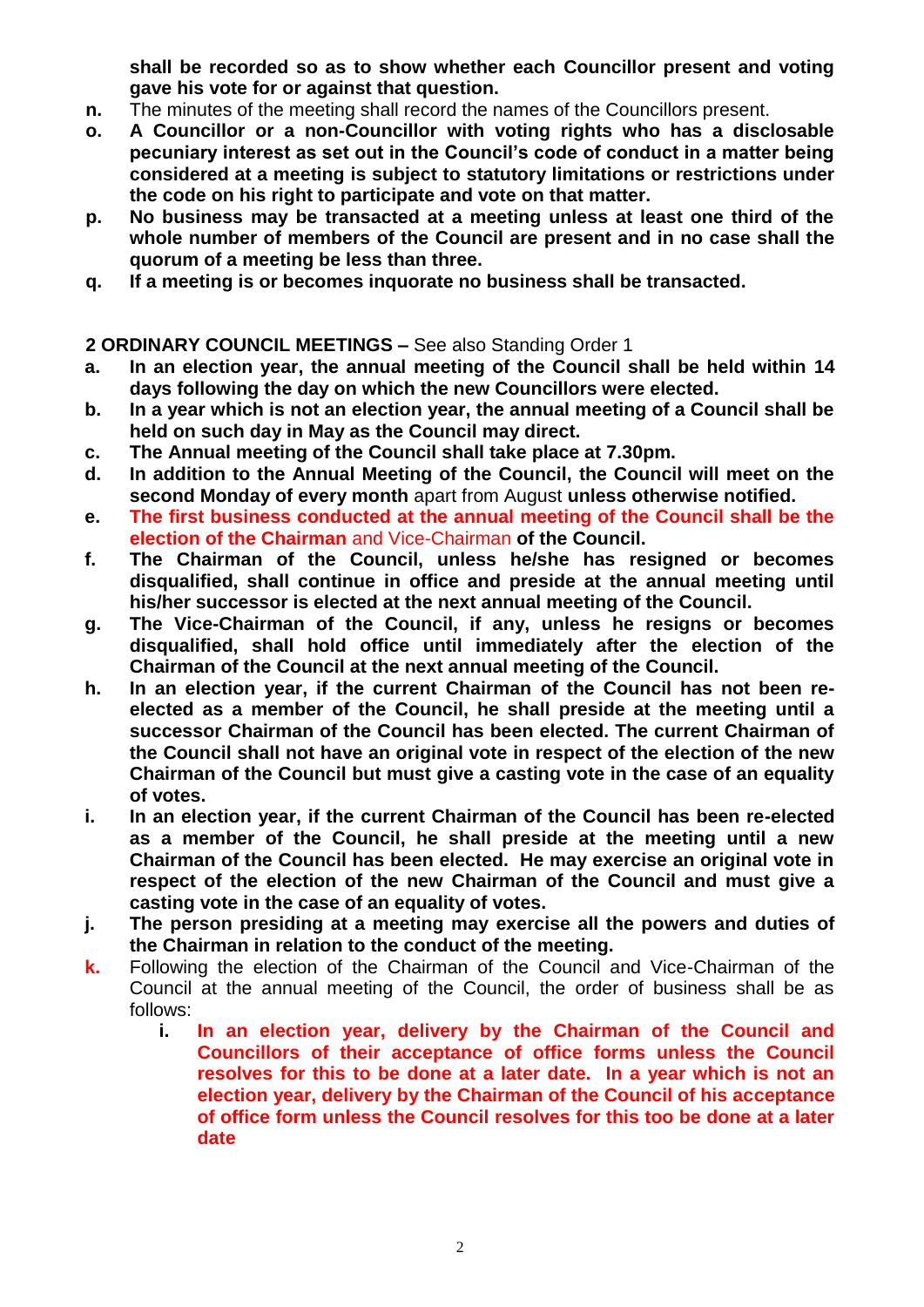- **ii.** Confirmation of the accuracy of the minutes of the last meeting of the Council.
- **iii.** To appoint wardens, working groups and representatives.

# 3 **PROPER OFFICER**

- a. The Clerk is the proper officer of the council and is also the Responsible Financial Officer and shall amongst other duties do the following: **At least three clear days before a meeting of the Council, a committee** or sub-committee:
	- **i. Serve on Councillors by delivery or post at their residences or by email, authenticated in such manner as the Proper Officer thinks fit, a signed summons confirming the time, place and the agenda (provided the Councillor has consented to service by email) and**
	- **ii. Provide, in a conspicuous place, public notice of the time, place and agenda at least 3 clear days before a meeting of the Council or a meeting of a committee (provided that the public notice with agenda of an extraordinary meeting of the Council convened by Councillors is signed by them).**
	- **iii. Convene a meeting of full Council for the election of a new Chairman of the Council, occasioned by a casual vacancy in his office,**
	- **iv. Facilitate inspection of the minute book by local government electors.**
	- **v. Receive and retain copies of byelaws made by other local authorities.**
	- **vi.** Hold acceptance of office from Councillors.
	- **vii.** Receive and record declarations of members' [current disclosable pecuniary] interests
	- **viii.** Receive and keep plans and documents
	- **ix.** Sign notices and other documents on behalf of the Council
	- **x.** Authorised to agree to spend up to £100 in the case of emergency repairs, maintenance matters and the purchasing of stationery items subject to the agreement of the Chairman or Vice- Chairman.

# **4 AGENDA/MINUTES**

- **a.** Any Councillor wishing to have a subject put onto the agenda should pass the relevant information to the Clerk at least 10 days before the meeting
- **b.** Unless the Council decides otherwise, the order of business shall be as presented in the Agenda, which will have been drawn up by the Clerk in consultation with the Chairman.
- **c.** No discussion of the Minutes should take place except on their accuracy. Any corrections must be agreed and initialled by the Chairman. **Once agreed and signed, the Minutes are seen as a correct record of the meeting.**
- **d. Any business expressly required by statute must be dealt with as soon as possible.**
- **e.** Matters received within the week before a meeting can be added to the agenda at the discretion of the Council. However, decisions, which would incur expense, cannot be taken unless the matter has been notified on the agenda.
- **f.** Discussion papers or reports, **not** circulated prior to the meeting, should be restricted to one side of A4. Enough copies should also be supplied for the Clerk and all members of the Council.
- **g.** Any matters declared to be "confidential" must not be discussed outside the Council.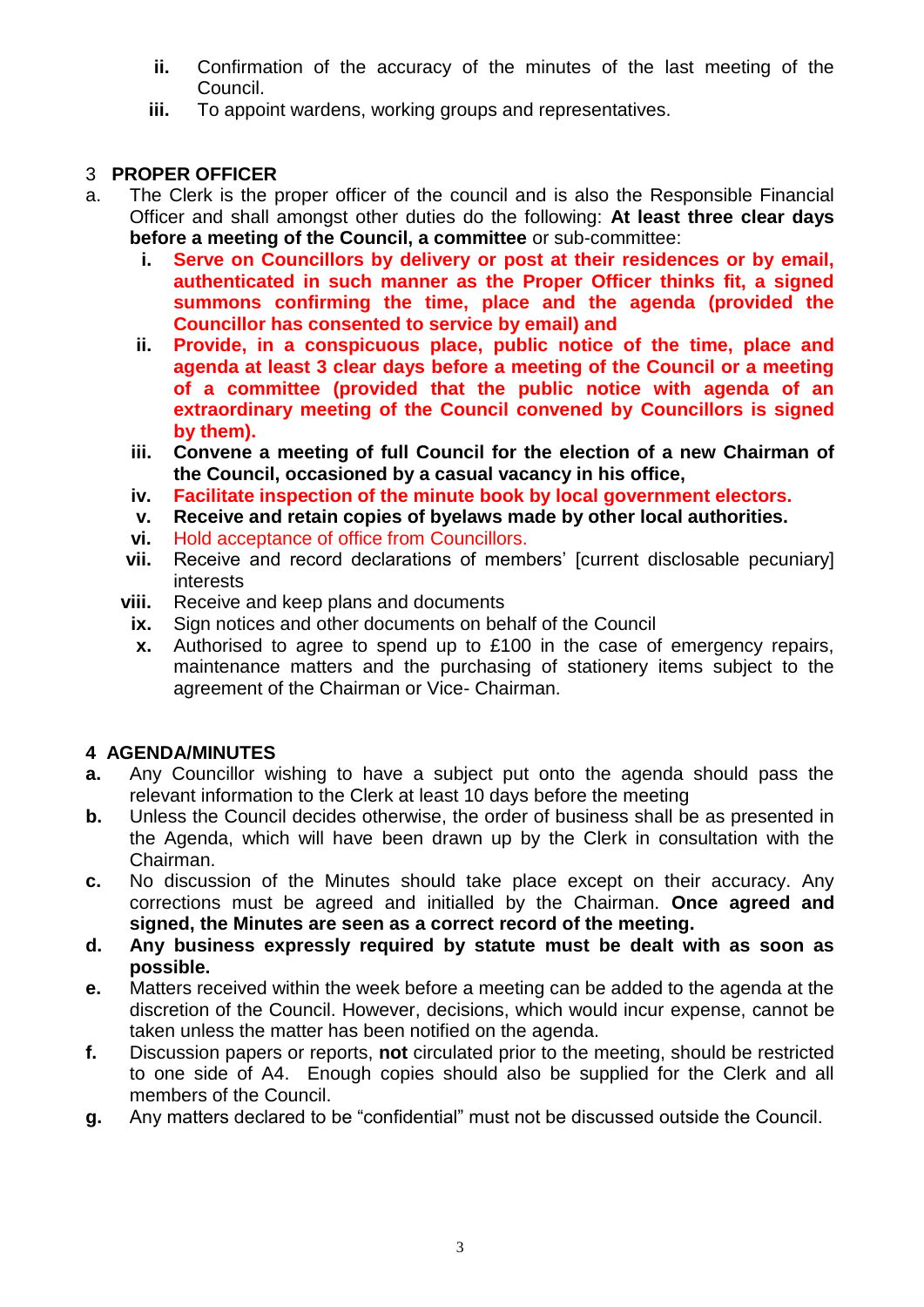- **h. All minutes kept by Council/committee shall be open for the inspection of any member of the Council.** Similarly, all Council documents may be inspected by Councillors and, if feasible, copies supplied on request. Parishioners may view the minutes on the Council website (www.minsterworthparishcouncil.org.uk).
- **i. If the Council's gross annual income or expenditure (whichever is higher) does not exceed £25,000, it shall publish draft minutes on a website which is publicly accessible and free of charge not later than one month after the meeting has taken place.**

#### **5 EXTRAORDINARY MEETINGS**

- **a. The Chairman of the Council may convene an extraordinary meeting of the Council at any time.**
- **b. If the Chairman of the Council does not or refuses to call an extraordinary meeting of the Council within 7 days of having been requested to do so by two Councillors, those two Councillors may convene an extraordinary meeting of the Council. The statutory public notice giving the time, venue and agenda for such a meeting must be signed by the two Councillors.**

## **6 MANAGEMENT OF INFORMATION**

- a **The Council shall have in place and keep under review, technical and organisational measures to keep secure information (including personal data) which it holds in paper and electronic form. Such arrangements shall include deciding who has access to personal data and encryption of personal data.**
- b **The Council shall have in place, and keep under review, policies for the retention and safe destruction of all information (including personal data) which it holds in paper and electronic form. The Council's retention policy shall confirm the period for which information (including personal data) shall be retained or if this is not possible the criteria used to determine that period (e.g. the Limitation Act 1980).**
- c **The agenda, papers that support the agenda and the minutes of a meeting shall not disclose or otherwise undermine confidential information or personal data without legal justification.**
- d **Councillors, staff, the Council's contractors and agents shall not disclose confidential information or personal data without legal justification.**

## **7 RESPONSIBILITIES TO PROVIDE INFORMATION**

- a **In accordance with freedom of information legislation, the Council shall publish information in accordance with its publication scheme and respond to requests for information held by the Council.**
- b **The Council, shall publish information in accordance with the requirements of the Local Government (Transparency Requirements) (England) Regulations**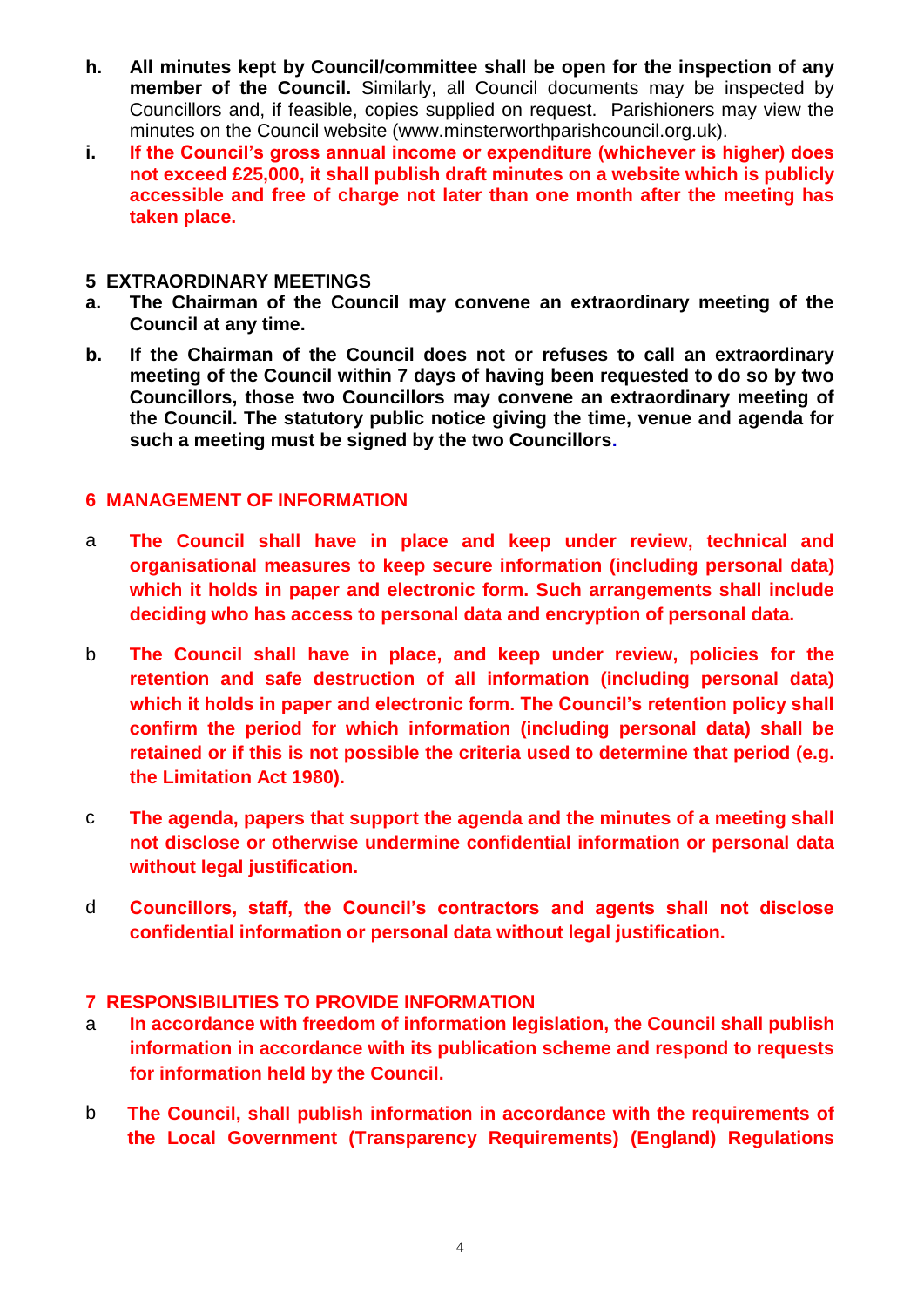# **8 RESPONSIBILITIES UNDER DATA PROTECTION LEGISLATION**

- a **The Council may appoint a Data Protection Officer.**
- b **The Council shall have policies and procedures in place to respond to an individual exercising statutory rights concerning his personal data.**
- c **The Council shall have a written policy in place for responding to and managing a personal data breach.**
- d **The Council shall keep a record of all personal data breaches comprising the facts relating to the personal data breach, its effects and the remedial action taken.**
- e **The Council shall ensure that information communicated in its privacy notice(s) is in an easily accessible and available form and kept up to date.**
- f **The Council shall maintain a written record of its processing activities.**

## **9 CODE OF CONDUCT AND DISPENSATIONS**

- **a.** All Councillors and non-Councillors with voting rights shall observe the code of conduct adopted by the Council.
- **b.** Unless he/she has been granted a dispensation, a Councillor or non-Councillor with voting rights shall withdraw from a meeting (including from the public area/gallery) when it is considering a matter in which he has a disclosable pecuniary interest. He/she may return to the meeting after it has considered the matter in which he/she had the interest.
- **c.** Unless he/she has been granted a dispensation, a Councillor or non-Councillor with voting rights shall withdraw from a meeting (including from the public area/gallery) when it is considering a matter in which he/she has another interest if so by the Council's code of conduct. He/she may return to the meeting after it has considered the matter in which he/she had the interest.
- **d. Dispensation requests shall be in writing and submitted to the Clerk** at least 24 hours prior to the meeting for which the dispensation is required.
- **e.** A decision as to whether to grant a dispensation shall be made by the Proper Office and that decision is final.
- **f. A dispensation may be granted in accordance with standing 9(d) if having regard to all relevant circumstances any of the following apply:**
	- **i) Without the dispensation the number of persons prohibited from participating in the particular business would be so great a proportion of the meeting transacting the business as to impede the transaction of other business;**
	- **ii) Granting the dispensation is in the interests of persons living in the Council's area; or**
	- **iii)It is otherwise appropriate to grant a dispensation**

**CODE OF CONDUCT COMPLAINTS**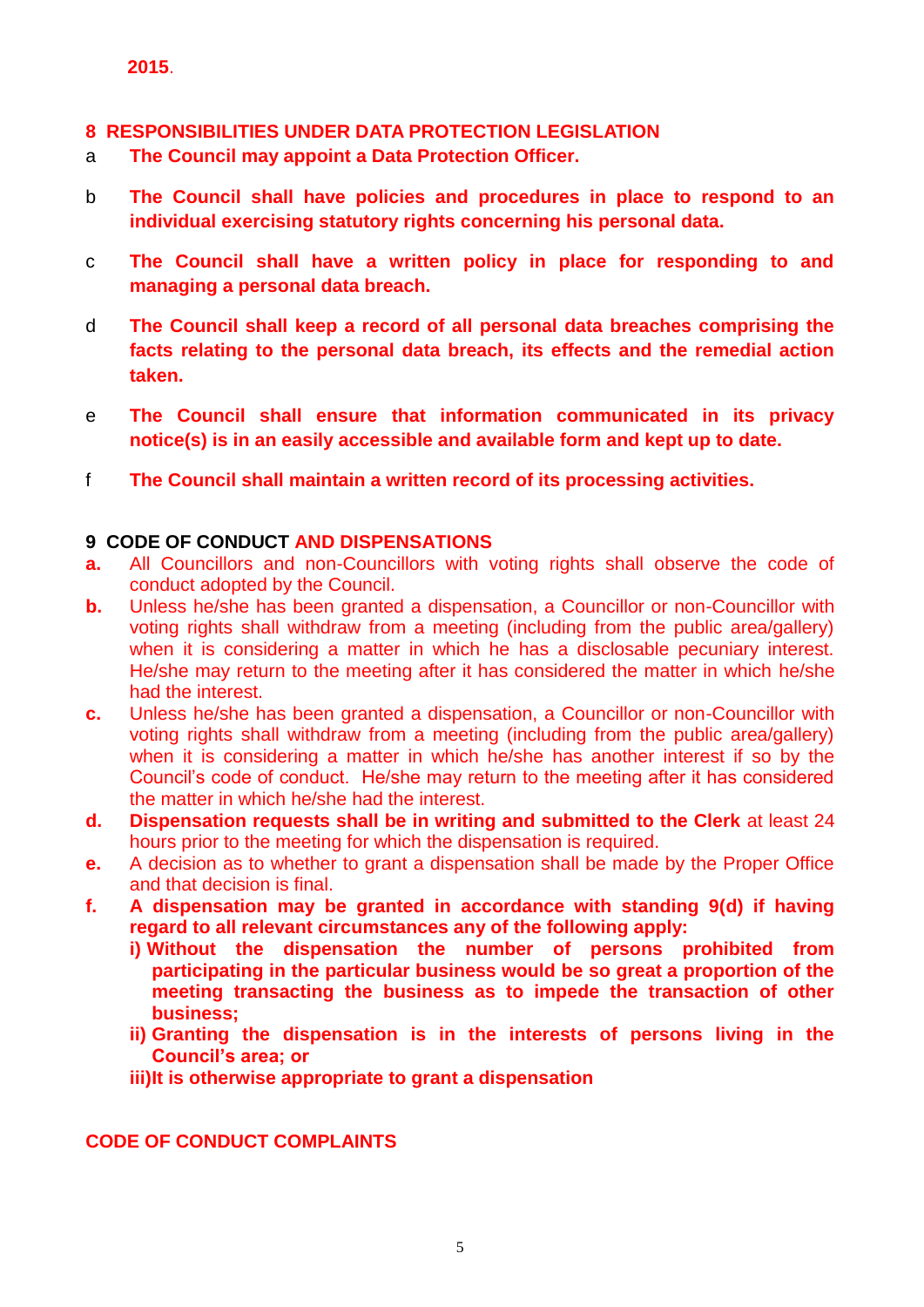**g. Upon notification by the District of Unitary Council that a Councillor or non-Councillor with voting rights has breached the Council's code of conduct the Council shall consider what, if any, action to take against him. Such action excludes disqualification or suspension from office.**

#### **10 FINANCAL CONTROLS AND PROCUREMENT**

- a. Expenditure -Any expenditure incurred by the Council shall be in accordance with the Council's financial regulations.
- b. The Council's financial regulations shall be reviewed once a year.
- c. **The Council's financial regulations may make provision for the authorisation of the payment of money in exercise of any of the Council's functions to be delegated to a committee, sub-committee or to an employee.**
- d. **Orders for the payment of money shall be authorised by resolution of the Council and signed by 2 members**.
- e. Every resolution or recommendation of the Council shall be relevant to some subject over which the Council has power or which directly affects the parish.
- f. The Council shall annually review the pay and conditions of service of any employees in the light of current employment and other relevant law.
- g. The Councillors authorise the Clerk to conduct payments and bank transfer via electronic banking.

#### **11 PLANNING:**

- a. Planning Applications the Clerk shall record the date on which it was received; the name of the applicant; the place to which it relates; and a summary of the nature of the application.
- b. The Clerk, where possible and if required, will obtain an extension from the Tewkesbury Borough Council to enable any applications to be considered at decisions taken at a full Parish Council meeting.

## **12 GENERAL**

- a. A member who for whatever reason wishes to resign shall do so in writing addressed to the Chairman with a copy to the Clerk. The resignation will be reported by the Clerk at the next meeting of the Council. Acceptance of resignations, or otherwise, shall not be the subject of debate within the Council.
- b. No member of the Council shall issue orders, instructions or directions write letters or inspect property *etc*., on behalf of the Council, unless specifically authorised to do so.
- c. The Council shall deal with any complaints against it, its officers or members as recommended in Circular 2/86 issued by NALC.
- d. Any part of these standing orders, except those in **bold**, may be suspended by the Council. Resolutions to add, vary or revoke a Standing Order must be notified on the agenda.
- e. Councillors may ask the Chairman or the Clerk any questions relating to the business under discussion.
- f. Members should address the Chairman, whose ruling on points of order or the admissibility of a personal explanation shall be final.
- g. A decision of the Council shall not be reversed within 6 months except by a vote of five members following a specific proposal included on the agenda.